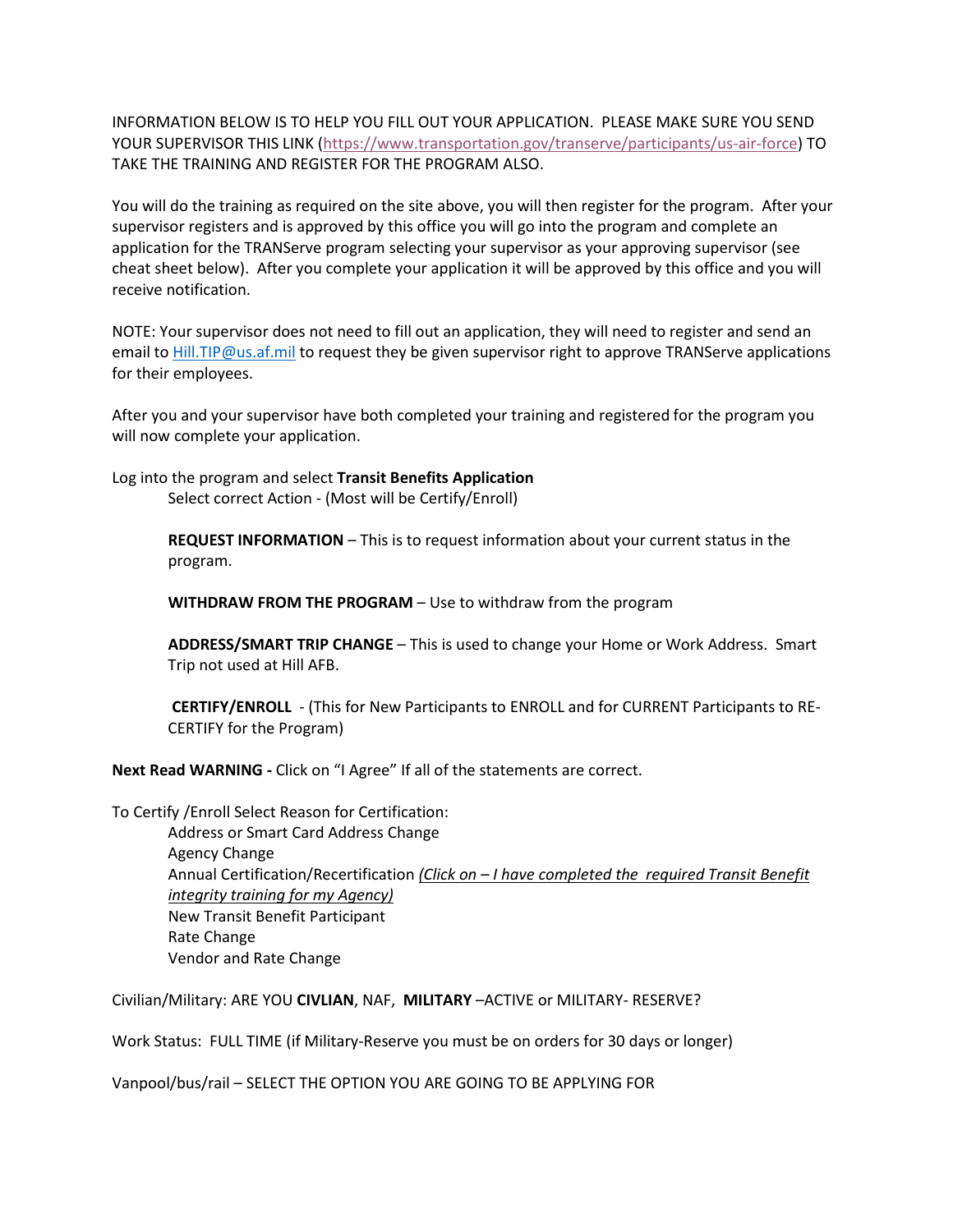Name of Company: UTAH TRANSIT AUTHORITY

Dailey Expense: THIS IS YOUR MONTHLY COST DIVIDED BY 20 (OR THE DAYS OF YOUR MONTHLY SCHEDULE). This is your monthly approved AF Benefits and may not be the total amount owed. If you are van

Days per Month: THIS IS THE DAYS OF MONTH YOU ARE SCHEDULED TO WORK ON AN AVERAGE MONTH

Monthly Expense: THIS IS YOUR MONTHLY EXPENSE TO UTA

Smart Benefits Program: **NO** *This is for the D.C. Area*

Identifier: LAST 4 OF YOUR SSN (Example if your SSN is 123-45-6789 you would enter 6789)

Name: LAST, MIDDLE INITIAL & FIRST NAME - (Example - Sandra L Gangl) (this must be your full legal name)

Email Address: YOU'RE GOVERNMENT EMAIL ADDRESS (Example (sandra.gangl@us.af.mil)

Work Phone: YOURS OR YOUR SUPERVISORS PHONE NUMBER

Common Identifier: FIRST INITITAL OF YOUR FIRST NAME AND THE FIRST 4 OF YOUR LAST NAME (Example -SGANG)

Work Zip: 84056 for most

Select Your Agency: USAF-REG-ACTIVE (this is for Active Civilians & Active Duty)

Region: OGDEN, UT

Default Admin: HILL AFB

*WORK INFORMATION*

Work Address: THIS WILL BE YOUR BUILDING ADDRESS

Work City: CLEARFIELD

Work State: UT

Work Zip: 84056

*RESIDENCE INFORMATION (Required)*

Address: THIS IS YOUR HOME ADDRESS